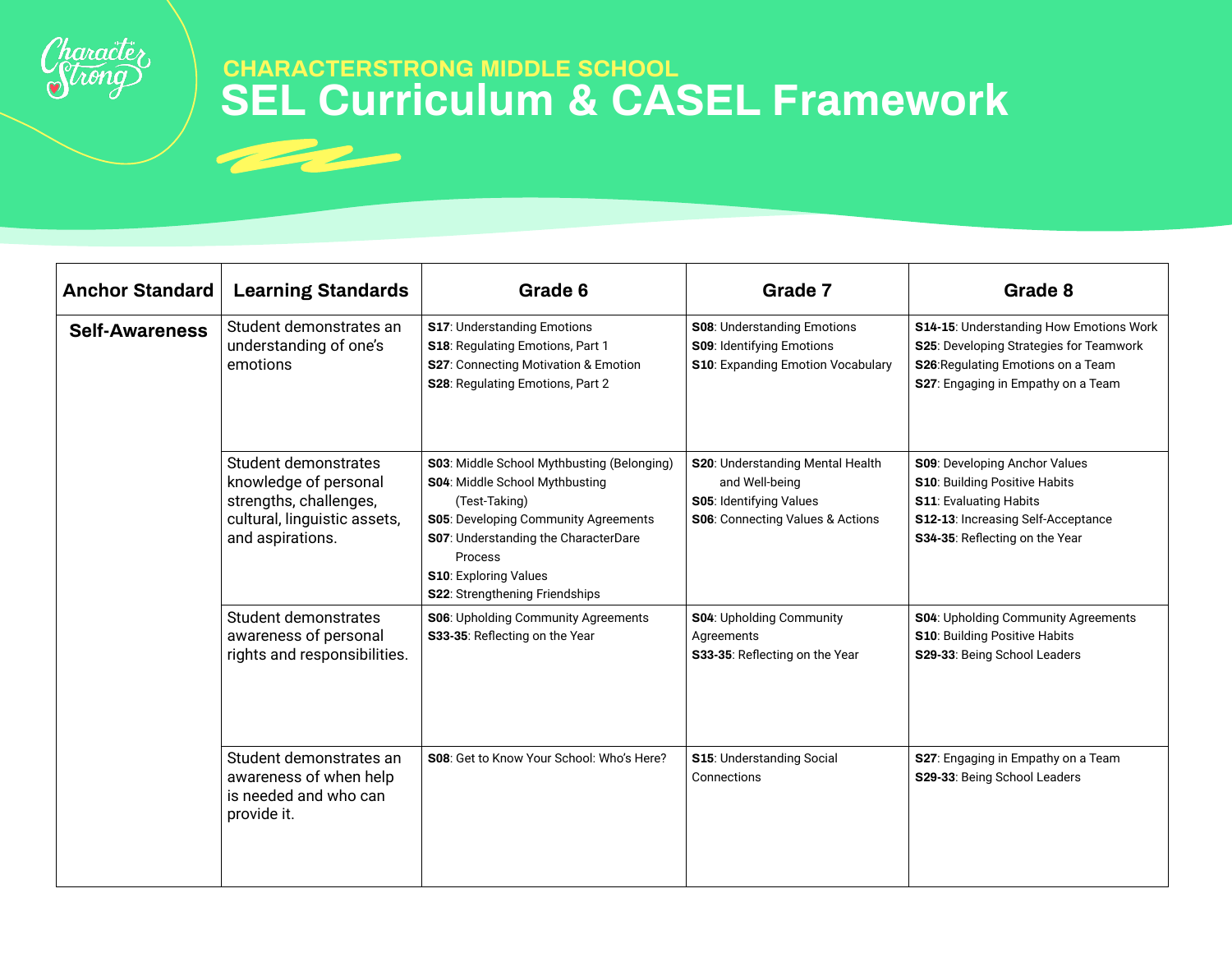

| <b>Anchor Standard</b>            | <b>Learning Standards</b>                                                                                                                 | Grade 6                                                                                                                                                | Grade 7                                                                                                                                                                                                          | Grade 8                                                                                                                                                                                                                                                        |
|-----------------------------------|-------------------------------------------------------------------------------------------------------------------------------------------|--------------------------------------------------------------------------------------------------------------------------------------------------------|------------------------------------------------------------------------------------------------------------------------------------------------------------------------------------------------------------------|----------------------------------------------------------------------------------------------------------------------------------------------------------------------------------------------------------------------------------------------------------------|
| <b>Self-Management</b>            | Student demonstrates<br>the skills to manage and<br>express one's emotions,<br>thoughts, impulses, and<br>stress in constructive<br>ways. | S17: Understanding Emotions<br>S18: Regulating Emotions, Part 1<br>S27: Connecting Motivation & Emotion                                                | S11: Practicing Emotion Regulation<br>S12: Applying Emotion Regulation<br><b>S13: Understanding Stress</b><br>S14: Coping with Stress                                                                            | <b>S11: Evaluating Habits</b><br>S16: Reflecting on Emotion Regulation<br>S17: Practicing Self Regulation<br>S18: Building an Emotion Regulation<br><b>Toolbox</b><br>S25: Developing Strategies for Teamwork<br>S26: Regulating Emotions on a Team            |
|                                   | Student demonstrates the<br>skills to set, monitor, adapt,<br>achieve, and evaluate<br>goals.                                             | S07: Understanding the CharacterDare<br>Process<br>S33-35: Reflecting on the Year                                                                      | S13: Understanding Stress<br>S14: Coping with Stress<br>S34-35: Reflecting on the                                                                                                                                | <b>S11: Evaluating Habits</b><br>S21: Regulating Emotions in Academics<br>S34-35: Reflecting on the Year                                                                                                                                                       |
| <b>Social</b><br><b>Awareness</b> | Student demonstrates<br>empathy for other people's<br>emotions, perspectives,<br>cultures, languages, and<br>histories.                   | S15: Understanding Others' Perspectives<br>S16: Practicing Perspective-Taking<br>S23: Applying Listening Skills, Part 2<br>S24: Listening with Empathy | <b>S15: Understanding Social</b><br>Connections<br>S16: Developing Social Awareness<br>S17: Understanding Effective Empathy<br>S18: Recognizing When People Need<br>Support<br>S19: Practicing Effective Empathy | S22: Using Values to Increase Belonging<br>S23: Understanding the Value of Teamwork<br>S24: Practicing Effective Teamwork for<br>Impact<br>S25: Developing Strategies for Teamwork<br>S26: Regulating Emotions on a Team<br>S27: Engaging in Empathy on a Team |
|                                   | Student contributes<br>productively to one's<br>school, workplace, and<br>community.                                                      | S04: Middle School Mythbusting<br>(Test-Taking)<br><b>S12: Practicing Values</b><br>S32: Helping Others Resolve Conflict                               | <b>S15: Understanding Social</b><br>Connections<br>S19: Practicing Effective Empathy                                                                                                                             | S23: Understanding the Value of Teamwork<br>S24: Practicing Effective Teamwork for<br>Impact<br>S25: Developing Strategies for Teamwork<br>S29-33: Being School Leaders                                                                                        |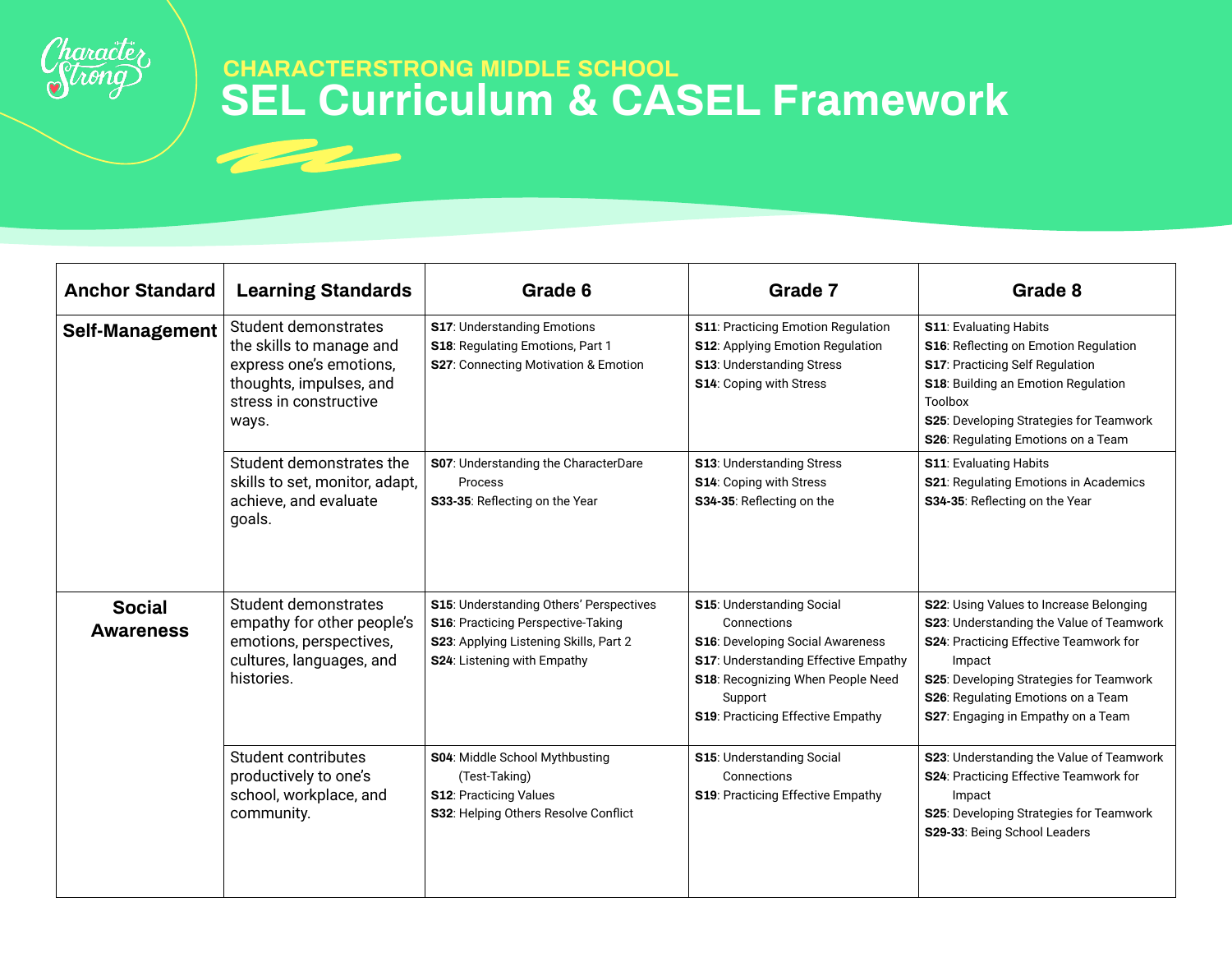

| <b>Anchor Standard</b>            | <b>Learning Standards</b>                                                                                  | Grade 6                                                                                                                                                                                                                                                                    | Grade 7                                                                                         | Grade 8                                                                                                                                                                                                            |
|-----------------------------------|------------------------------------------------------------------------------------------------------------|----------------------------------------------------------------------------------------------------------------------------------------------------------------------------------------------------------------------------------------------------------------------------|-------------------------------------------------------------------------------------------------|--------------------------------------------------------------------------------------------------------------------------------------------------------------------------------------------------------------------|
| <b>Social</b><br><b>Awareness</b> | Student demonstrates an<br>awareness and respect<br>for one's similarities and<br>differences with others. | S06: Upholding Community Agreements<br><b>S10: Exploring Values</b><br><b>S11: Understanding Values</b><br>S21: Developing Friendships<br>S22: Strengthening Friendships<br>S25: Exercising Perspective-Taking<br>S29: Making New Friends<br>S30: Becoming a Better Friend | S01: Building Connections<br><b>S02: Building Community</b><br>S16: Developing Social Awareness | S01: Building Connections<br><b>S02: Building Community</b><br>S25: Developing Strategies for Teamwork                                                                                                             |
|                                   | Student recognizes<br>leadership capacity in<br>themselves and others.                                     | S05: Developing Community Agreements<br>S32: Helping Others Resolve Conflict                                                                                                                                                                                               | S06: Connecting Values & Actions<br>S07: Applying Values<br>S33-35: Reflecting on the Year      | S22: Using Values to Increase Belonging<br>S23: Understanding the Value of Teamwork<br>S24: Practicing Effective Teamwork for<br>Impact<br>S25: Developing Strategies for Teamwork<br>S29-33: Being School Leaders |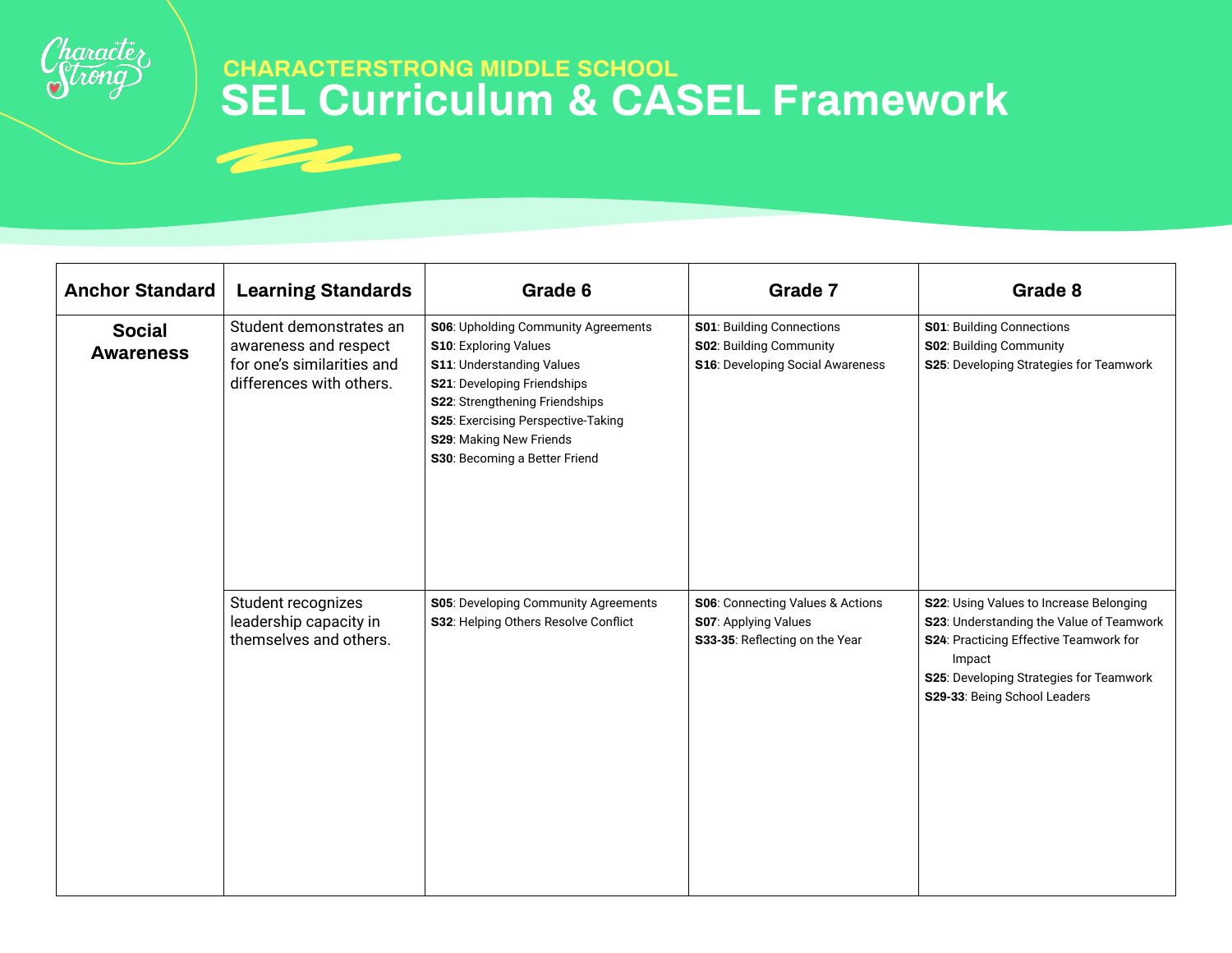

| <b>Anchor Standard</b>        | <b>Learning Standards</b>                                                                                                                                          | Grade 6                                                                                                                                                                                                                                                                                                                                                                                                                        | Grade 7                                                                                                                                | Grade 8                                                                                                                                                      |
|-------------------------------|--------------------------------------------------------------------------------------------------------------------------------------------------------------------|--------------------------------------------------------------------------------------------------------------------------------------------------------------------------------------------------------------------------------------------------------------------------------------------------------------------------------------------------------------------------------------------------------------------------------|----------------------------------------------------------------------------------------------------------------------------------------|--------------------------------------------------------------------------------------------------------------------------------------------------------------|
| Relationship<br><b>Skills</b> | Student uses a range of<br>communication skills to<br>interact effectively with<br>individuals of diverse<br>backgrounds, abilities,<br>languages, and lifestyles. | S09: Get to Know Your School: What's Here?<br><b>S13: Building Listening Skills</b>                                                                                                                                                                                                                                                                                                                                            | S24: Communicating with<br>Assertiveness<br>S25: Practicing Assertiveness<br><b>S26:</b> Learning to Compromise                        | S25: Developing Strategies for Team<br>S27: Engaging in Empathy on a Team<br>S28: Exercising Listening on a Team                                             |
|                               | Student cultivates<br>constructive relationships<br>with individuals of diverse<br>backgrounds, abilities,<br>languages, and lifestyles.                           | <b>S01</b> : Building Connections<br><b>S02: Building Community</b><br>S03: Middle School Mythbusting<br>S13: Building Listening Skills<br>S14: Applying Listening Skills (1)<br>S15: Understanding Others' Perspectives<br>S16: Practicing Perspective-Taking<br>S21: Developing Friendships<br>S24: Listening With Empathy<br>S25: Exercising Perspective-Taking<br>S29: Making New Friends<br>S30: Becoming a Better Friend | <b>S01: Building Connections</b><br><b>S02: Building Community</b><br>S19: Practicing Effective Empathy<br>S26: Learning to Compromise | S01: Building Connections<br>S02: Building Community<br>S23: Using Values to Increase Belonging<br>S24: Practicing Effective Teamwork for<br>Impact          |
|                               | Student demonstrates<br>the skills to respectfully<br>engage in and resolve<br>interpersonal conflicts in<br>various contexts.                                     | S08: Get to Know Your School: Who's Here?<br>S19: Using Values in Conflict Resolution<br>S20: Understanding Conflict Resolution<br>S22: Strengthening Friendships<br>S23: Applying Listening Skills (2)                                                                                                                                                                                                                        | S26: Learning to Compromise<br>S27: Handling Conflict<br>S28: Reflecting on Conflict Resolution                                        | S19: Connecting Values & Emotion<br>Regulation<br>S24: Practicing Effective Teamwork for<br>Impact<br>S25: Developing Strategies for Team work<br>Challenges |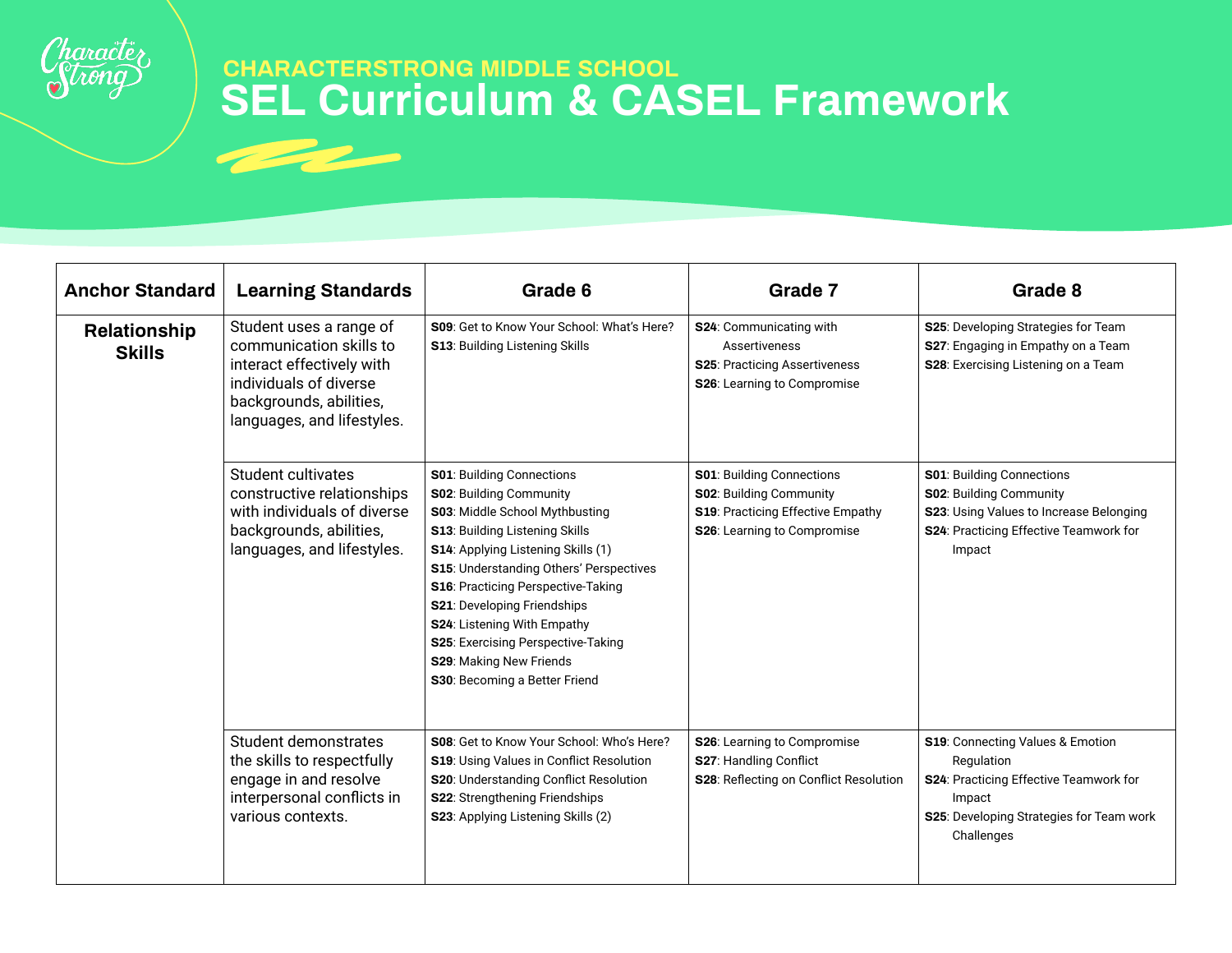

| <b>Anchor Standard</b>                       | <b>Learning Standards</b>                                                                          | Grade 6                                                                                                                                                                                                                                | Grade 7                                                                                                                                | Grade 8                                                                                                                                                                                                                                                                                  |
|----------------------------------------------|----------------------------------------------------------------------------------------------------|----------------------------------------------------------------------------------------------------------------------------------------------------------------------------------------------------------------------------------------|----------------------------------------------------------------------------------------------------------------------------------------|------------------------------------------------------------------------------------------------------------------------------------------------------------------------------------------------------------------------------------------------------------------------------------------|
| <b>Responsible</b><br><b>Decision-Making</b> | Student considers the well-<br>being of self and others<br>when making decisions.                  | S05: Developing Community Agreements<br>S06: Upholding Community Agreements<br>S26: Connecting Through Perspective-Taking<br>S31: Resolving Conflicts with Friends                                                                     | S21: Exercising Well-Being<br>S22: Increasing Personal Well-Being<br>S23: Developing Well-Being Habits<br>S29-32: Well-Being in Action | S17: Practicing Self-Regulation<br>S18: Building an Emotion Regulation<br>Toolbox<br>S19: Connecting Values & Emotion<br>Regulation<br>S20: Practicing Emotion Regulation<br>S21: Regulating Emotions in Academics<br>S27: Engaging in Empathy on a Team<br>S29-33: Being School Leaders |
|                                              | Student uses a systematic<br>approach to decision<br>making in a variety of<br>situations.         | S26: Connecting Through Perspective-Taking<br>S27: Connecting Motivation & Emotions                                                                                                                                                    | S23: Developing Well-Being Habits<br>S27: Handling Conflict                                                                            | <b>S10: Building Positive Habits</b><br>S25: Developing Strategies for Teamwork<br>Challenges                                                                                                                                                                                            |
|                                              | Student applies problem-<br>solving skills to engage<br>responsibly in a variety of<br>situations. | S04: Middle School Mythbusting<br>S19: Using Values in Conflict Resolution<br>S20: Understanding Conflict Resolution<br>S26: Connecting Through Perspective<br>S27: Connecting Motivation & Emotions<br>S33-34: Reflecting on the Year | S23: Developing Well-Being Habits<br>S27: Learning to Compromise<br>S33-35: Reflecting on the Year                                     | <b>S11: Evaluating Habits</b><br>S24: Practicing Effective Teamwork<br>S23: Understanding the Value of Teamwork                                                                                                                                                                          |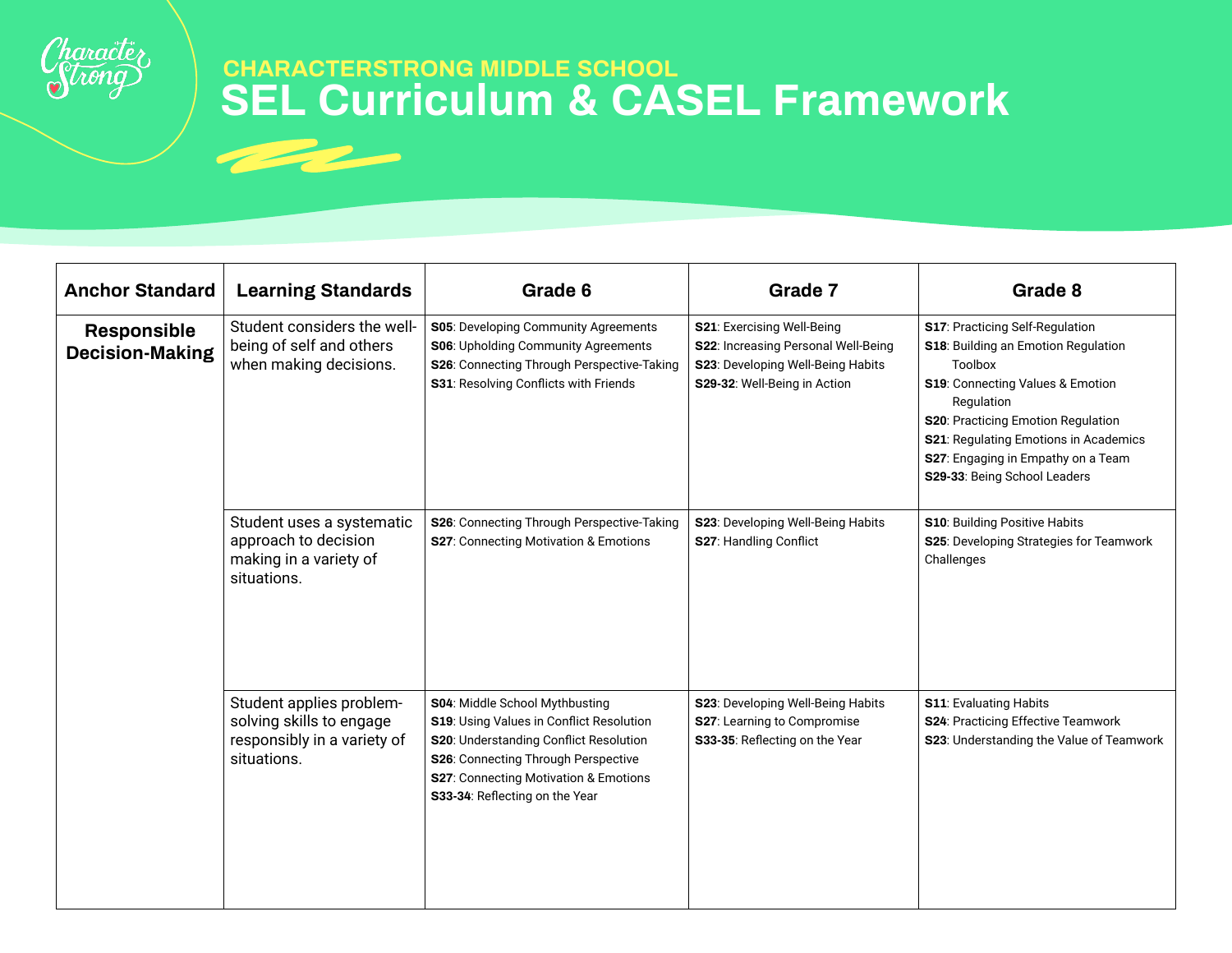

| Category                           | <b>Standards</b>                                                                                                                      | Grade 6                                                                                                                                                                                                                                                                                                                                  | Grade 7                                                                                                                                                                                                                                                                                                                                                   | Grade 8                                                                                                                                                                                                                             |
|------------------------------------|---------------------------------------------------------------------------------------------------------------------------------------|------------------------------------------------------------------------------------------------------------------------------------------------------------------------------------------------------------------------------------------------------------------------------------------------------------------------------------------|-----------------------------------------------------------------------------------------------------------------------------------------------------------------------------------------------------------------------------------------------------------------------------------------------------------------------------------------------------------|-------------------------------------------------------------------------------------------------------------------------------------------------------------------------------------------------------------------------------------|
| <b>Mindset</b><br><b>Standards</b> | M1: Belief in development<br>of whole self, including a<br>healthy balance of mental,<br>social/emotional, and<br>physical well-being | S03: Middle School Mythbusting (Belonging)<br><b>S07: Understanding the CharacterDare Process</b><br><b>S10: Exploring Values</b><br><b>S13: Building Listening Skills</b><br>S14: Applying Listening Skills: Part 1<br>S15: Understanding Others' Perspectives<br>S16: Practicing Perspective-Taking<br>S33-35: Reflecting On The Years | S09: Identifying Emotions<br>S10: Expanding Emotion Vocabulary<br>S11: Practicing Emotion Regulation<br>S12: Applying Emotion Regulation<br>S14: Coping with Stress<br>S20: Understanding Mental Health & Well-Being<br>S21: Exercising Well-Being<br>S23: Developing Well-Being Habits<br>S29-32: Well-Being In Action<br>S33-35: Reflecting On The Year | S14-15: Understanding How Emotions<br>Work<br>S20: Practicing Emotion Regulation                                                                                                                                                    |
|                                    | M2: Self-confidence in<br>ability to succeed                                                                                          | S05: Developing Community Agreements<br>S06: Upholding Community Agreements<br>S07: Understanding the CharacterDare Process                                                                                                                                                                                                              | S24: Communicating with Assertiveness<br><b>S25: Practicing Assertiveness</b><br>S31-32: Well-Being In Action                                                                                                                                                                                                                                             | <b>S09</b> : Developing Anchor Values<br><b>S10: Building Positive Habits</b><br><b>S11: Evaluating Habits</b><br>S12-13: Increasing Self-Acceptance<br>S20: Practicing Emotion Regulation<br>S21: Regulating Emotions in Academics |
|                                    | M3: Sense of belonging in<br>the school environment                                                                                   | <b>S01: Building Connections</b><br>S02: Building Community<br>S08: Get to Know Your School: Who's Here?<br><b>S09:</b> Get to Know Your School: What's Here?<br>S10: Exploring Values<br>S29: Making New Friends<br>S30: Becoming A Better Friend                                                                                       | S15: Understanding Social Connections<br>S17: Understanding Effective Empathy<br>S18: Recognizing When People Need Support<br>S19: Practicing Effective                                                                                                                                                                                                   | S22: Using Values to Increase Belonging                                                                                                                                                                                             |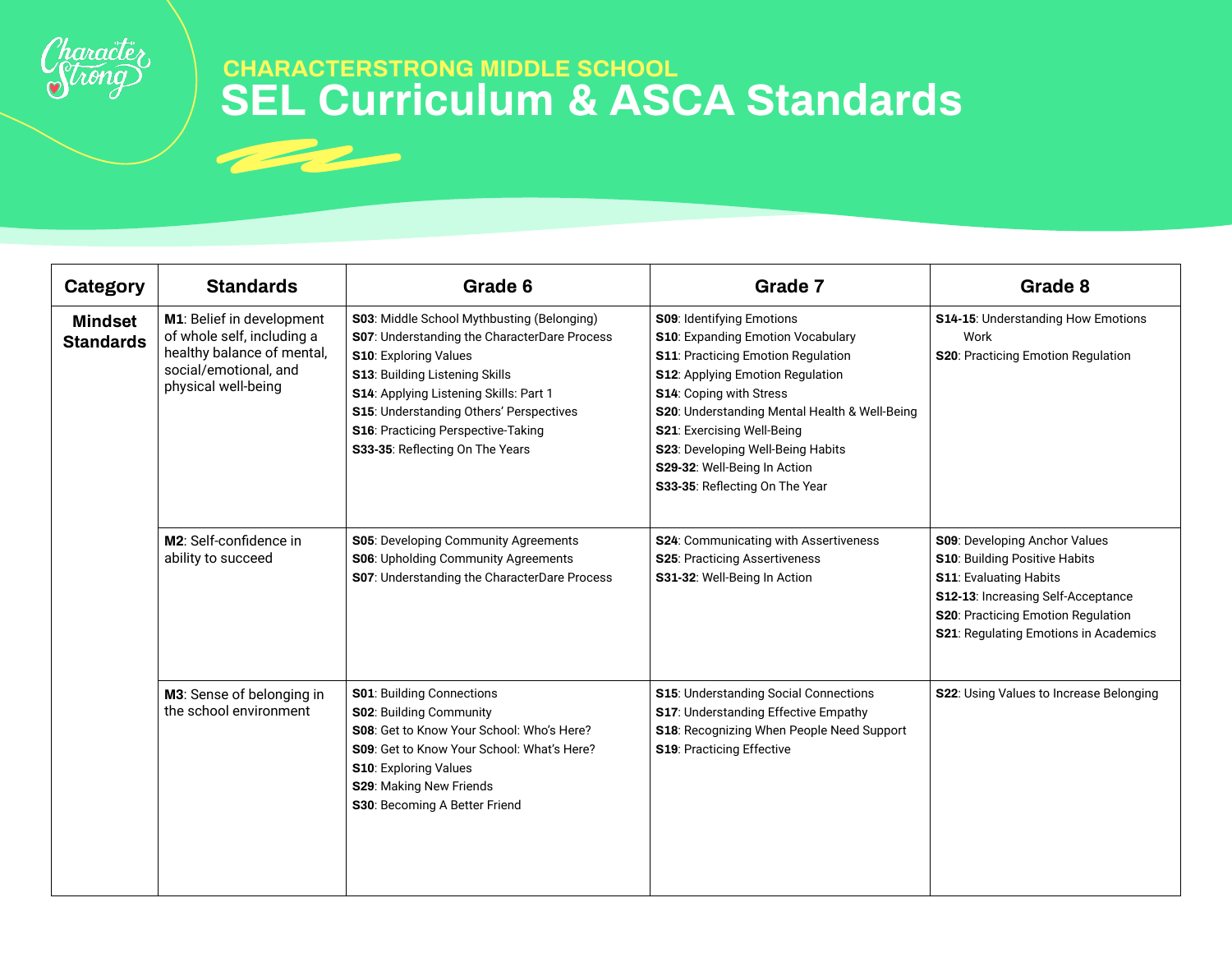

| Category                           | <b>Standards</b>                                                                                                             | Grade 6                                                                           | Grade 7                                                                                                                                | Grade 8                                                                                                                                                                                      |
|------------------------------------|------------------------------------------------------------------------------------------------------------------------------|-----------------------------------------------------------------------------------|----------------------------------------------------------------------------------------------------------------------------------------|----------------------------------------------------------------------------------------------------------------------------------------------------------------------------------------------|
| <b>Mindset</b><br><b>Standards</b> | M4: Understanding that<br>postsecondary education<br>and life-long learning are<br>necessary for long-term<br>career success |                                                                                   |                                                                                                                                        | S09: Developing Anchor Values<br>S10: Building Positive Habits<br><b>S11: Evaluating Habits</b><br>S21: Regulating Emotions in Academics                                                     |
|                                    | M5: Belief in using abilities<br>to their fullest to achieve<br>high-quality results and<br>outcomes                         | S04: Middle School Mythbusting<br>(Test Taking)<br>S33-35: Reflecting On The Year | S21: Exercising Well-Being<br>S22: Increasing Personal Well-Being<br>S23: Developing Well-Being Habits<br>S30-32: Well-Being In Action | <b>S09: Developing Anchor Values</b><br><b>S10: Building Positive Habits</b><br><b>S11: Evaluating Habits</b><br>S12-13: Increasing Self-Acceptance<br>S21: Regulating Emotions in Academics |
|                                    | <b>M6:</b> Positive attitude toward<br>work and learning                                                                     | S33-35: Reflecting On The Year                                                    | S33-35: Reflecting On The Year                                                                                                         | S10: Building Positive Habits<br><b>S11: Evaluating Habits</b><br>S12-13: Increasing Self-Acceptance<br><b>S21: Regulating Emotions in Academics</b>                                         |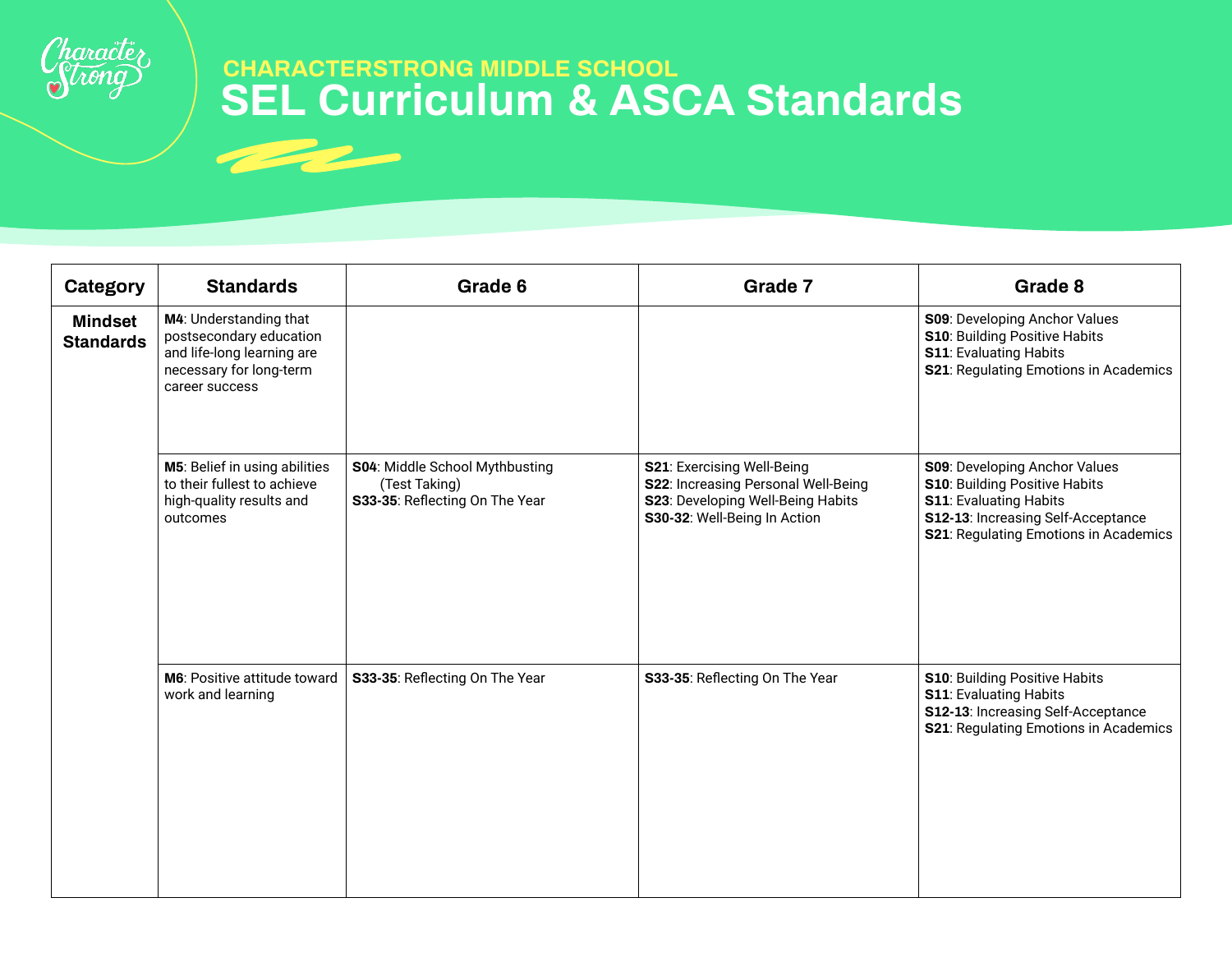

| Category                            | <b>Standards</b>                                                                                                                                                                                                                                                             | Grade 6                                                                                                                                                                                                                                                                                                                                                                                                                                                                                                                                                                           | Grade 7                                                                                                                                                                                                                                                                                                                                                                                                                                                                           | Grade 8                                                                                                                                                                                                                                                                                                                                                                                                                                                                                                                      |
|-------------------------------------|------------------------------------------------------------------------------------------------------------------------------------------------------------------------------------------------------------------------------------------------------------------------------|-----------------------------------------------------------------------------------------------------------------------------------------------------------------------------------------------------------------------------------------------------------------------------------------------------------------------------------------------------------------------------------------------------------------------------------------------------------------------------------------------------------------------------------------------------------------------------------|-----------------------------------------------------------------------------------------------------------------------------------------------------------------------------------------------------------------------------------------------------------------------------------------------------------------------------------------------------------------------------------------------------------------------------------------------------------------------------------|------------------------------------------------------------------------------------------------------------------------------------------------------------------------------------------------------------------------------------------------------------------------------------------------------------------------------------------------------------------------------------------------------------------------------------------------------------------------------------------------------------------------------|
| <b>Behavior</b><br><b>Standards</b> | <b>Learning Strategies:</b><br>Processes and tactics<br>students employ to aid<br>in the cognitive work of<br>thinking, remembering, or<br>learning.                                                                                                                         | S03: Middle School Mythbusting (Belonging)<br>S04: Middle School Mythbusting<br>(Test Taking)<br>S05: Developing Community Agreements<br><b>S06: Upholding Community Agreements</b>                                                                                                                                                                                                                                                                                                                                                                                               | S21: Exercising Well-Being<br>S22: Increasing Personal Well-Being<br>S23: Developing Well-Being Habits<br>S26: Learning to Compromise<br><b>S27: Handling Conflict</b><br>S28: Reflecting on Conflict Resolution<br>S30-32: Well-Being In Action<br>S33-35: Reflecting On The Year                                                                                                                                                                                                | <b>S09: Developing Anchor Values</b><br>S10: Building Positive Habits<br><b>S11: Evaluating Habits</b><br>S13: Increasing Self-Acceptance<br><b>S21: Regulating Emotions in Academics</b>                                                                                                                                                                                                                                                                                                                                    |
|                                     | Self-Management Skills:<br>Continued focus on a<br>goal despite obstacles<br>(grit or persistence) and<br>avoidance of distractions<br>or temptations to prioritize<br>higher pursuits over<br>lower pleasures (delayed<br>gratification, self-discipline,<br>self-control). | S04: Middle School Mythbusting<br>S05: Developing Community Agreements<br><b>S06: Upholding Community Agreements</b><br><b>S07: Understanding the CharacterDare</b><br>Process<br><b>S11: Understanding Values</b><br><b>S17: Understanding Emotions</b><br>S18: Regulating Emotions Part 1<br>S19: Using Values in Conflict Resolution<br>S20: Understanding Conflict Resolution<br>S27: Connecting Motivation & Emotions<br>S28: Regulating Emotions Part 2<br>S31: Resolving Conflicts with Friends<br>S32: Helping Others Resolve Conflicts<br>S33-35: Reflecting On The Year | <b>S09: Identifying Emotions</b><br>S10: Expanding Emotion Vocabulary<br><b>S11</b> : Practicing Emotion Regulation<br><b>S12:</b> Applying Emotion Regulation<br><b>S13: Understanding Stress</b><br><b>S14: Coping with Stress</b><br>S21: Exercising Well-Being<br>S22: Increasing Personal Well-Being<br>S23: Developing Well-Being Habits<br>S26: Learning to Compromise<br>S27: Handling Conflict<br>S28: Reflecting on Conflict Resolution<br>S30-32: Well-Being in Action | <b>S09: Developing Anchor Values</b><br>S10: Building Positive Habits<br><b>S11: Evaluating Habits</b><br>S12-13: Increasing Self-Acceptance<br>S14-15: Understanding How Emotions<br>Work<br>S16: Reflecting on Emotion Regulation<br><b>S17: Practicing Self Regulation</b><br>S18: Building an Emotion Regulation<br>Toolbox<br>S19: Connecting Values & Emotion<br>Regulation<br>S20: Practicing Emotion Regulation<br><b>S21: Regulating Emotions in Academics</b><br><b>S22: Using Values to Increase</b><br>Belonging |